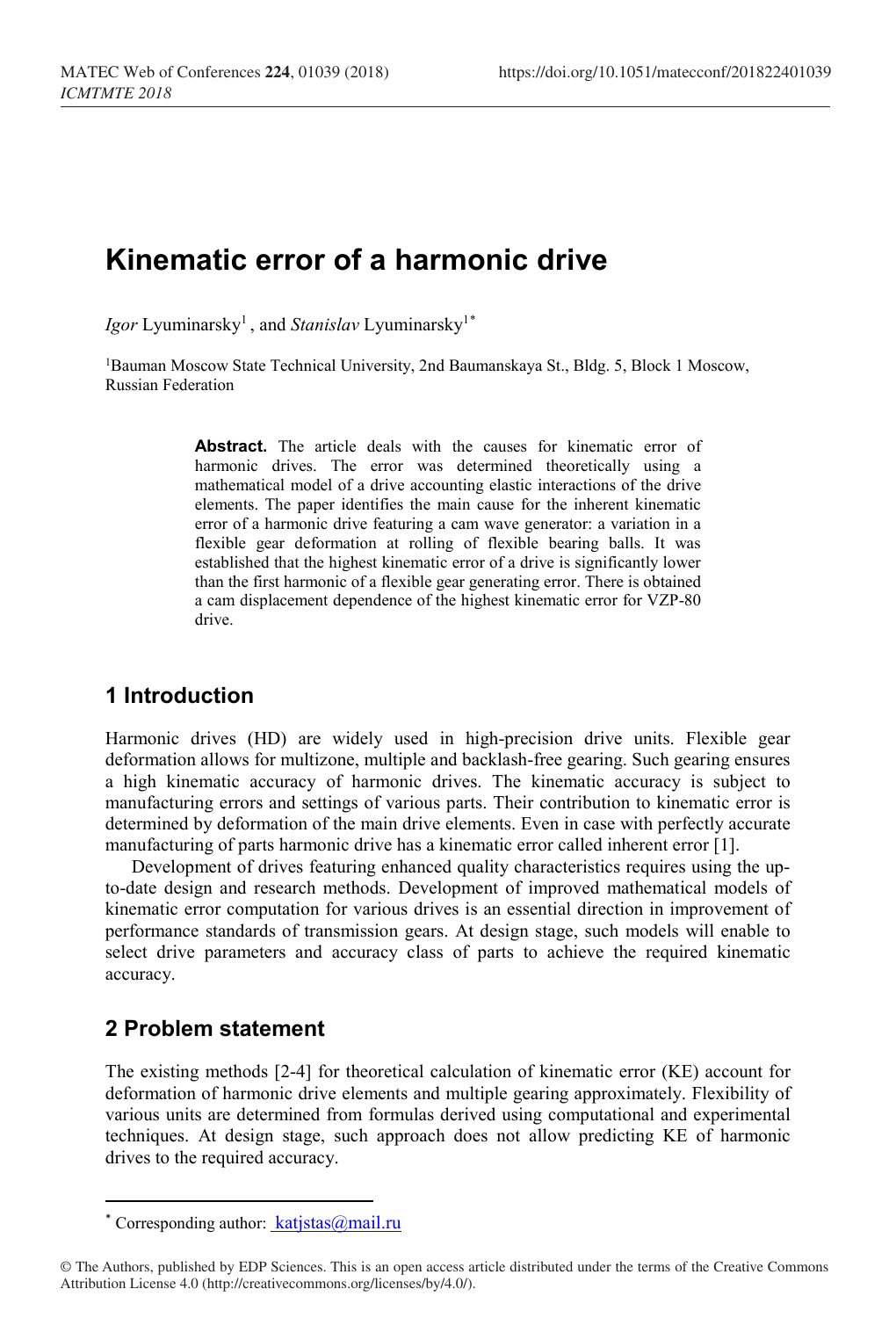To predict kinematic error of a harmonic drive it is necessary to calculate elastic interaction between its elements. The mathematical model used herein accounts for: interaction between flank surfaces of teeth, interaction between flexible bearing outer ring (FBOR) and flexible gear, and interaction between balls and FBOR. A resolving system of equations is obtained by using Bubnov-Galerkin method. Nodal flexibilities of flank surfaces of teeth are calculated by the finite element method, nodal flexibilities of a flexible gear and flexible bearing outer ring are calculated by the orthogonal sweep method using the linear theory of shells. The resolving system of equations is solved to find link interaction forces, displacement of links as rigid bodies with relation to the case, turn angles of input and output links the values of which are used to calculate kinematic error of a harmonic drive. The calculation method is described in details in [6].

*This article purpose* is to identify the main causes of kinematic error of harmonic drives and to evaluate the main components of HD KE using the mathematical model that accounts for flexible interaction between the drive elements.

#### **3 Inherent kinematic error of a drive**

There may be two causes for inherent kinematic error in a harmonic drive. The first cause is a flexible gear base circle deformation. The base circle deformation results in a pitch point displacement while gears are turning and, thus, in a variation in instant gear ratio causing kinematic error of a drive. The kinematic error component due to this cause is hereinafter denoted as *F*<sup>∗</sup> .

The second cause for inherent kinematic error is a variation in a flexible gear deformation at rolling of flexible bearing balls with relation to the cam main axis. The IKE component due to this cause is hereinafter denoted as *F*∗∗ .

Computational studies of IKE were conducted using the example of VZP-80 harmonic drive featuring a cam wave generator. When determining the first component of IKE, *F*<sup>∗</sup> , there were considered two variants of the drive main parameters. The first variant had even number of teeth  $z_g = 200, z_b = 202$ , the second variant had odd number of teeth  $z_g = 201, z_b = 203$ . Drive pitch modulus is  $m = 0.4$ mm, shifting coefficients are  $x<sub>e</sub> = 3,119, z<sub>b</sub> = 3,319$ . The computation of  $F<sup>*</sup>$  did not account for the influence on the error from rolling of flexible bearing balls with relation to the cam. For this purpose, in computation, balls were turning together with the cam. The theoretical studies showed that the highest kinematic error is a function of load and varies within:  $F_{\text{irr}}' = 0.01...0.03 \mu m$  for a drive having an even number of teeth;  $F'_{\text{tor}} = 0.001...0.006\mu$ m for a drive having an odd number of teeth. Small values of  $F'_{\text{tor}}$  show that the flexible gear base circle deformation may be neglected when determining kinematic error.

When determining the second component of IKE, *F*∗∗ , the influence of the first component, *F*<sup>∗</sup>, was neglected. For this purpose, the elastic interaction of drive elements was calculated for various positions of balls and constant positions of the flexible gear with relation to the cam. The theoretical studies showed that the IKE component resulting from rolling of balls with relation to the cam main axis is a function of load. If torque  $M_c = 10...100$  Hm the highest kinematic error varies within:  $F'_{\text{tor}} = 0, 8...1, 8$  µm for a drive having an even number of balls;  $F'_{\text{irr}} = 0.05...0,4\mu$ m – for a drive having an odd number of balls.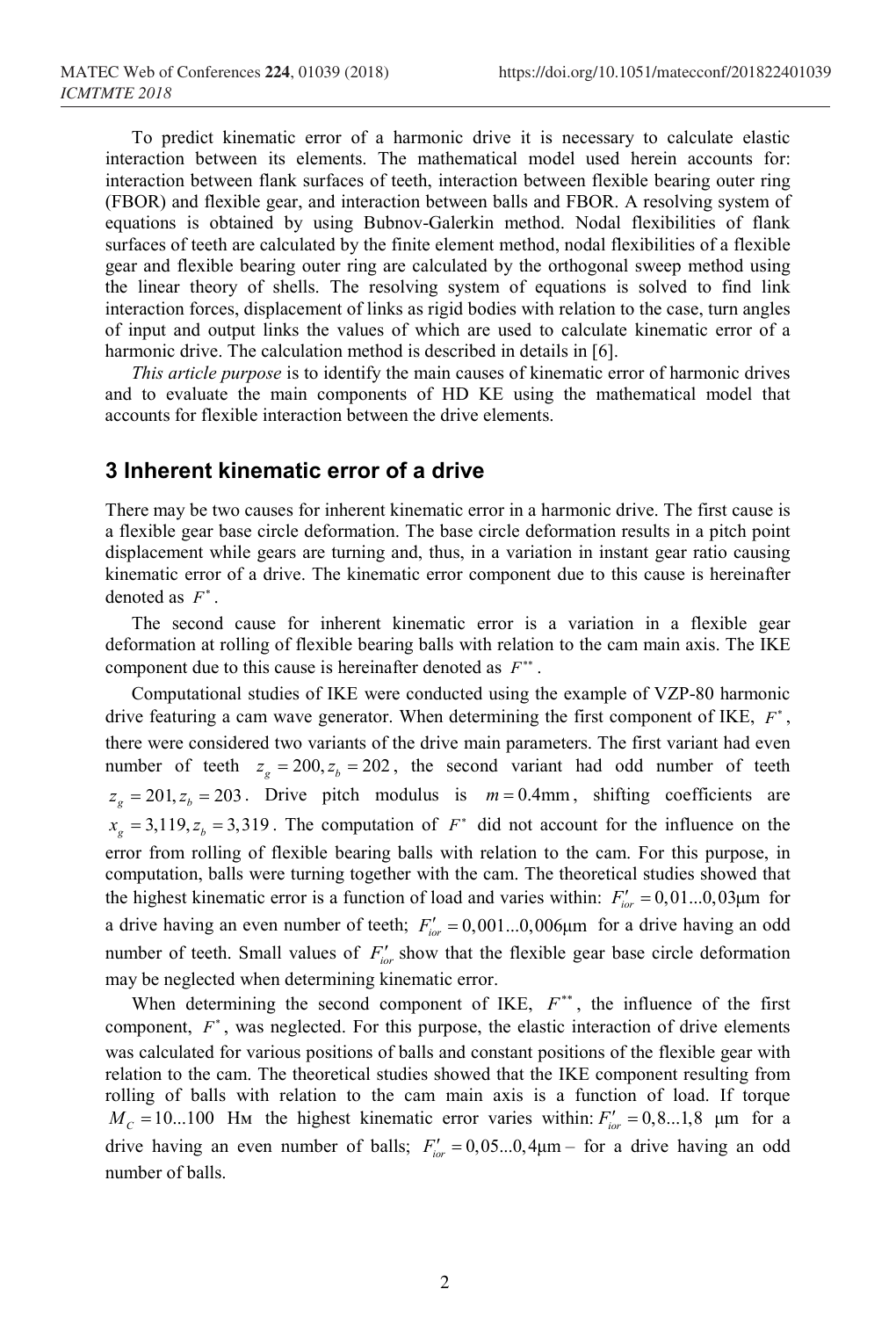## **4 Influence of kinematic error of gears on kinematic error of a drive**

Kinematic error of a gear has two components. The first component of kinematic error results from a gear mandrel displacement with relation to the gear reference axis. This error is taken into account when determining the cam setting errors. The second component of kinematic error of a flexible gear results from kinematic error of the gear cutting machine halving circuit. This KE component is measured by gearing error  $F_{cr}$  as per GOST 9178-81 or by accumulative pitch error  $F_{pr}$ .

This section theoretically studies the influence of kinematic error of a flexible gear on kinematic error of a drive. Rigid gear is assumed to be perfect. The difference between the actual and nominal angular positions of a tooth is determined from the formula:

$$
\Delta \varphi_i = 2F_{pr} \cos(\varphi_i) / d_g , \qquad (1)
$$

where *d<sub>o</sub>*, φ<sub>i</sub> is pitch circle diameter and angular coordinate of *i*-tooth a flexible gear.

Fig.1 shows the dependence between VZP-80 kinematic error and the output link turn angle at zero load ( $M_c = 0$ ) and 8 accuracy degree of a flexible gear  $(F_p = 60 \mu m)$ . The backlash allowance is  $j_{nmin} = 1,6\mu$ m. The figure shows that the kinematic error variation period is equal to the time required for the flexible gear to turn to 180 with relation to the cam, which corresponds to the HD turn with relation to the case to angle  $\varphi$ <sub>p</sub> = 107'.



**Fig.** 1. Kinematic error of VZP-80 at  $M<sub>C</sub> = 0$ 

While the cam is turning, kinematic error  $F$  is increases approximately to 10  $\mu$ m. Horizontal segments correspond to zero backlash. The highest kinematic error  $F_{i\alpha}$ <sup>'</sup> ≈ 10 $\mu$ m.

Let us consider a cause for an insignificant variation of *F* after the backlash closing. If a tooth in one area of engagement is ahead of the nominal position the respective tooth in the opposite area of engagement is behind the nominal position. In this case the HD kinematic error the occurrence increases the teeth interaction forces along the driving flanks in one area of engagement and along non-driving flanks in another (opposite) area of engagement. As a result, the position of a flexible gear insignificantly changes.

Increase in resistance  $M_c$  is accompanied with increase in teeth deformation and backslashes between non-driving flanks in both areas of engagement. Therefore, at high loads, increase in the  $F_{pr}$  error a flexible gear will not result in disengagement of all the teeth in one of the areas of engagement and teeth contact on non-driving flanks. Increase in interaction forces of teeth in one of the areas of engagement will be compensated by decrease of the same in the opposite area. That is why kinematic error of a drive is significantly lower than kinematic error of a flexible gear.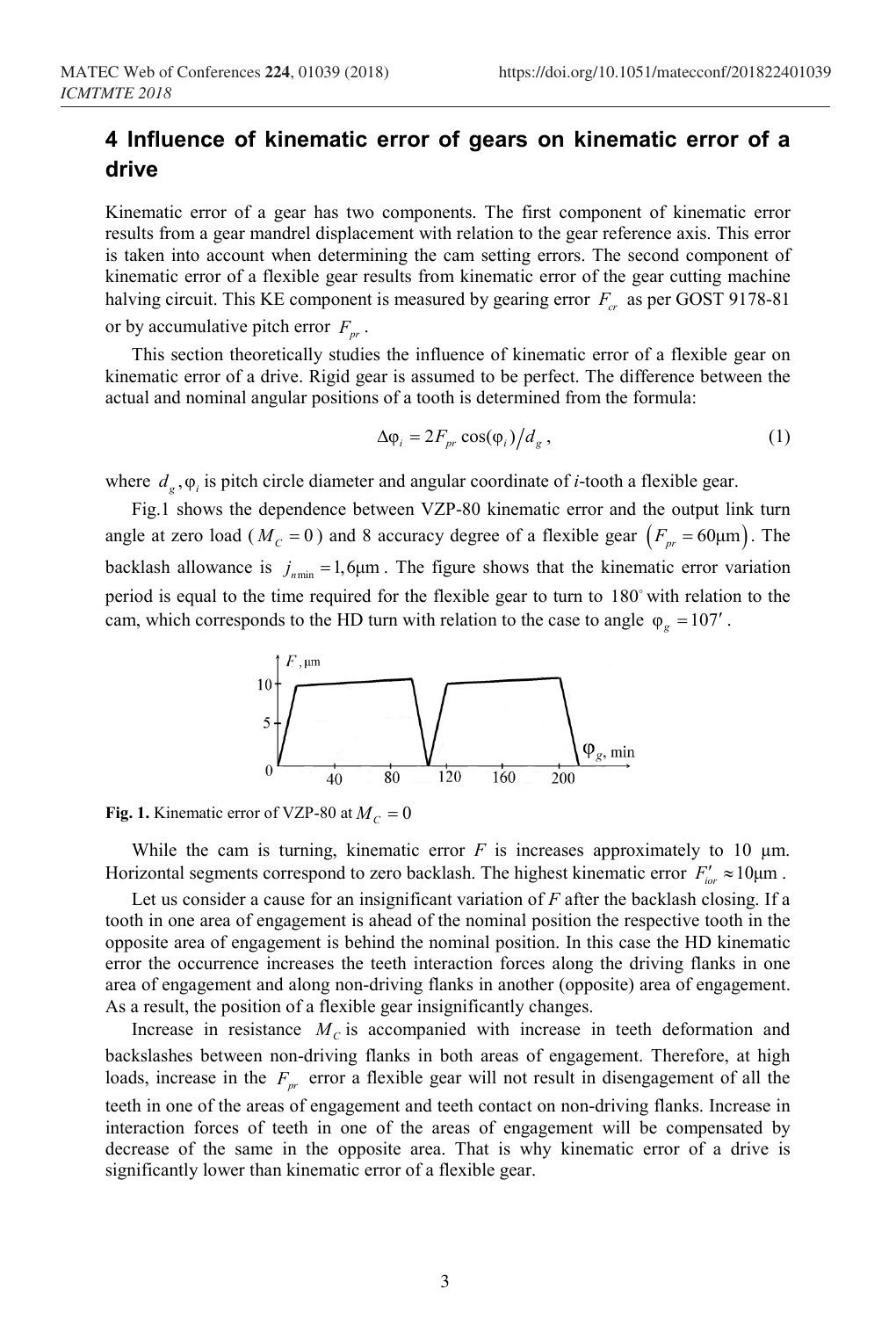Fig. 2 shows the load dependence of the highest kinematic error of a drive for  $F_{pr} = 60 \mu m$ . The oscillating behaviour of this dependence is associated with a variation in the number of balls in contact with the flexible bearing outer ring.



**Fig. 2**. Highest kinematic error of VZP-80 caused by a flexible gear generating error ( $F_{pr} = 60 \mu m$ )

The highest kinematic error of a drive,  $F'_{\text{tor}}$ , for  $M_C = 5 \dots 100 \text{Nm}$  is by 10...20 times lower than at zero load. At these values of torque,  $F'_{\text{tor}}$  is much lower than accumulative pitch error  $F_{pr}$  of a flexible gear.

# **5 Influence of a wave generator setting error on kinematic error of a drive**

This section deals with the influence of a wave generator setting error on kinematic error of VZP-80. Errors of parts that influence on the generator setting can be divided into three groups.

1. Static errors. These errors cause a periodic component of kinematic error that varies at a circular frequency of a wave generator ω*<sup>h</sup>* .

2. Errors rotating together with a flexible gear. These errors cause a periodic component of kinematic error that varies at circular frequency  $\omega_h^{(g)} = \omega_h \left( 1 - 1/u \right)$ .

3. Errors rotating at an angular velocity of a wave generator. These errors do not cause kinematic error.

HD gear ratio is quite high  $(u=100)$ , so in order to facilitate the calculations we can assume that  $\omega_h^{(g)} \approx \omega_h$ . Then, all the errors that influence the cam setting with relation to the case can be summed up.

Fig. 3 shows the  $e_i$  cam displacement dependence of the highest kinematic error  $F'_{i\alpha}$  of VZP-80 for various torques  $M<sub>C</sub>$ . The figure shows that the dependence is non-linear. With increase in the cam displacement, at first,  $F_{ior}$  increases insignificantly, and then rises sharply. Such nature of the error variation is due to the fact that at high values of cam displacement  $e_h$  all teeth of one of two half-waves disengage.